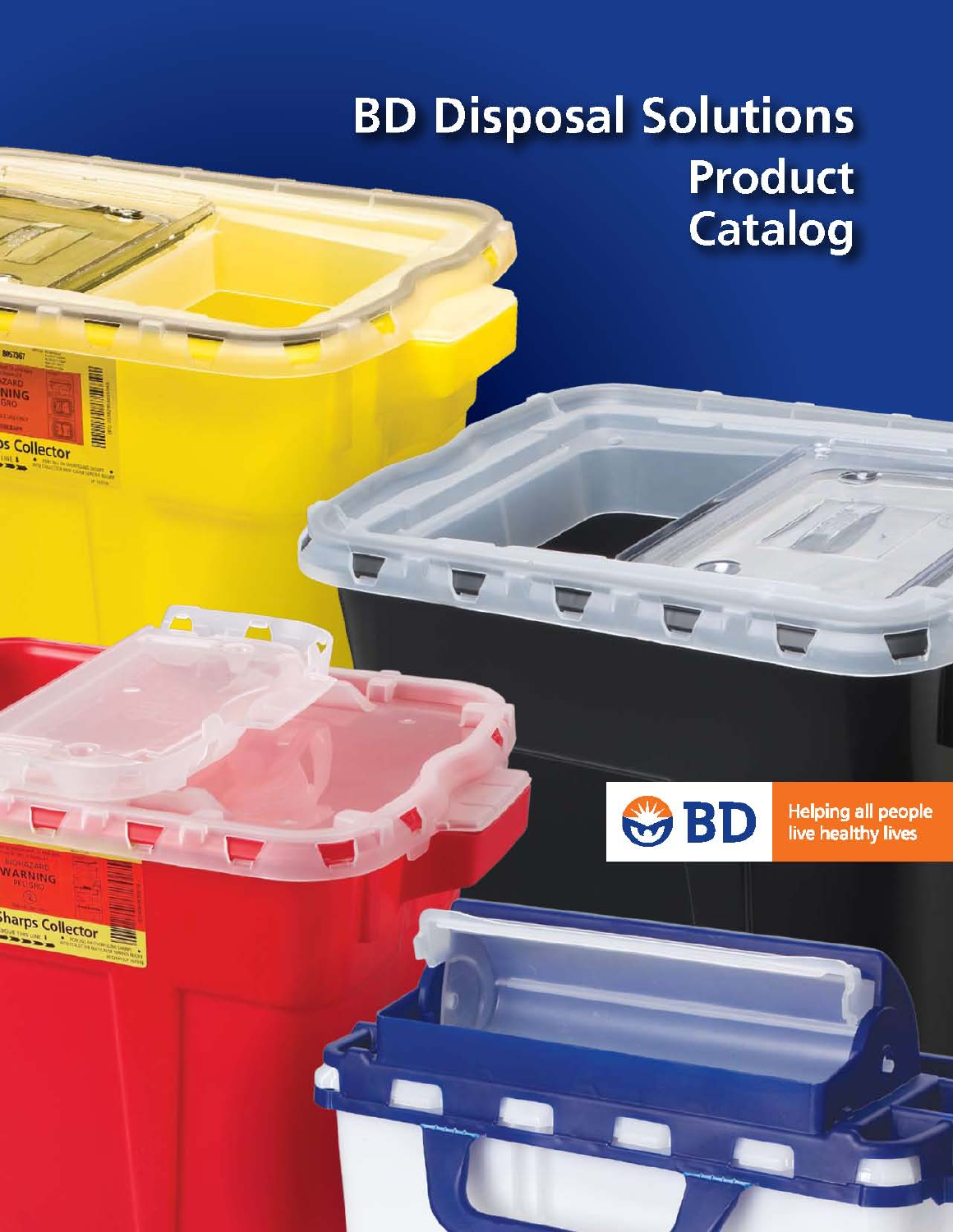## **BD ENVIRONMENTAL STEWARDSHIP**

BD's approach to corporate citizenship is embedded in our culture, and is intrinsic to our purpose, *"Helping all people live healthy lives."* Responsible corporate citizenship is integrally tied to our global business strategy. Sustained performance and a dedication to improvement are at BD's core. Recognizing that human health and a healthy environment are inseparable, BD is committed to responsible environmental stewardship in our business conduct.

We are dedicated to the design, manufacture and distribution of safe, effective medical technology products while minimizing environmental impacts.

We strive to conserve energy, water and natural resources and minimize the amount of hazardous waste from our manufacturing and administrative operations. We also promote recycling and resource recovery in our manufacturing processes.

# **BD OCEANSIDE MANUFACTURING INNOVATIONS**

At BD's manufacturing facility in Oceanside, CA, mechanisms are in place to help minimize the environmental impact of our operations.

Using a lean manufacturing approach towards environmental management, this facility has prioritized to the following areas for manufacturing innovations:

- Reduce energy consumption by > 170,000 KW / year
- **Reuse** more than 400,000 lbs of post-industrial plastic resin per year in our products
- Recycle > 10,000 lbs / year of paper, plastic, and aluminum generated at the facility
- Reduce carbon dioxide emissions by > 85,000 lbs CO<sub>2</sub>/ year
- Reduce waste oil disposal by > 700 gallons / year

# **BD DISPOSAL SOLUTIONS: A COMMITMENT TO QUALITY**

Sharps collectors are manufactured using polypropylene or polyethylene resins and colorants that are nontoxic and comply with the Toxics in Packaging Clearing House (TPCH) heavy metal limits. No latex materials are used in these products. The collectors are safe for incineration. Under combustion with adequate access of air, the resin burns to water vapor, carbon dioxide and carbon ash.

BD Sharps Collectors meet or exceed the puncture force requirements defined by the American Society for Testing and Materials (ASTM) and British Standards. Sharps collectors are classified as medical devices and are manufactured according to the FDA Quality System Regulation and the International Quality Systems Standard ISO 9001.

BD Sharps Collectors are listed with the FDA and meet pre-market registration requirements in accordance with 21CFR807. BD Sharps Collectors also meet the Occupational Safety and Health Administration (OSHA) Bloodborne Pathogens Standards 29 CFR 1910.1030.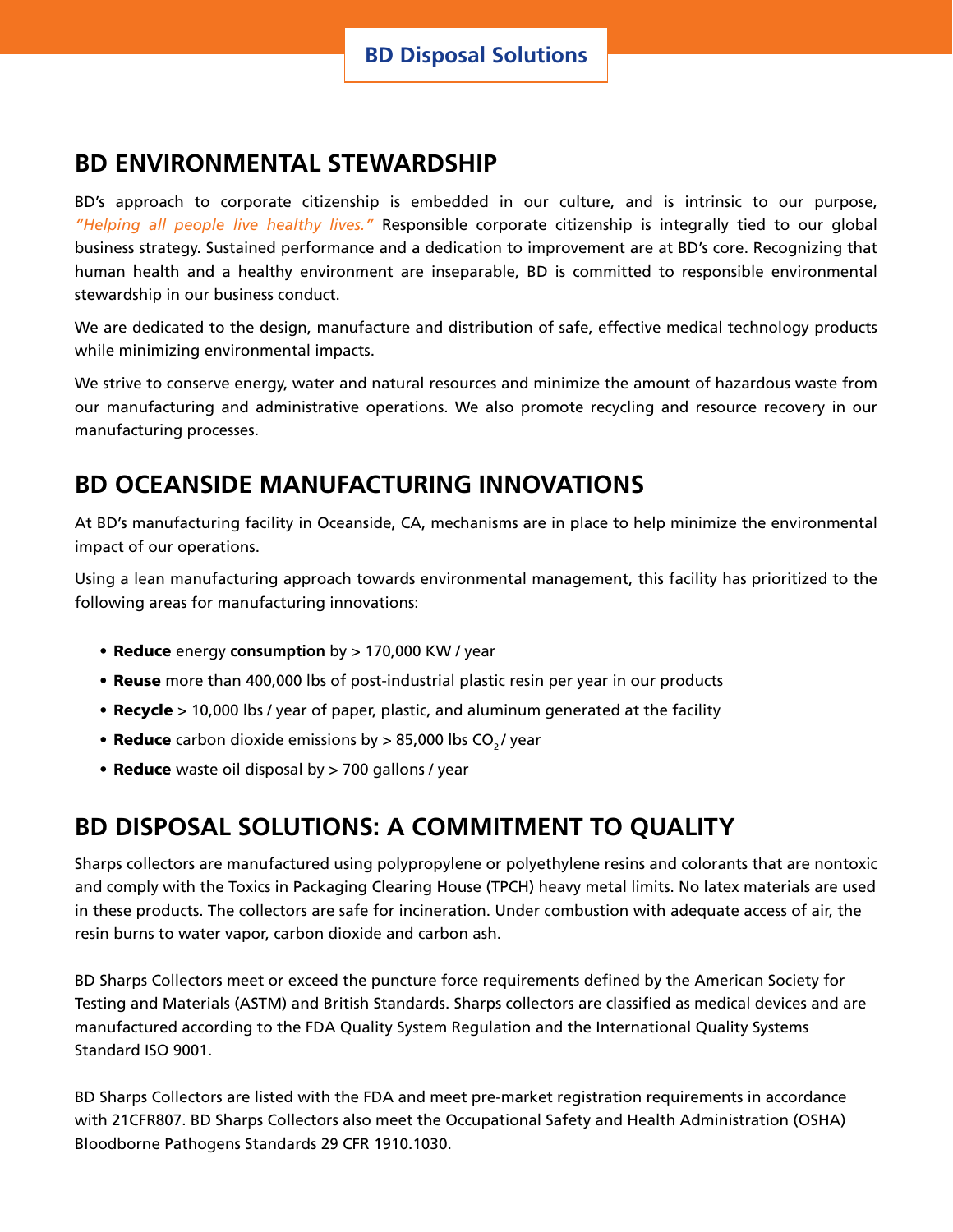# **Table of Contents**

| $\overline{4}$<br>5<br>6<br>$\overline{7}$<br><b>Cardon</b><br>$\overline{7}$<br>REF<br>LOT 7040636<br>Chemotherapy<br>Chemotherapy<br>8<br><b>FRULBLOY</b><br>9<br><b>RCRA Hazardous Waste Collectors</b><br>10<br>BD Recykleen <sup>™</sup> Sharps Collectors<br>11 |             |  |    |  |
|-----------------------------------------------------------------------------------------------------------------------------------------------------------------------------------------------------------------------------------------------------------------------|-------------|--|----|--|
|                                                                                                                                                                                                                                                                       |             |  |    |  |
|                                                                                                                                                                                                                                                                       |             |  |    |  |
|                                                                                                                                                                                                                                                                       |             |  |    |  |
|                                                                                                                                                                                                                                                                       |             |  |    |  |
|                                                                                                                                                                                                                                                                       |             |  |    |  |
|                                                                                                                                                                                                                                                                       |             |  |    |  |
|                                                                                                                                                                                                                                                                       |             |  |    |  |
|                                                                                                                                                                                                                                                                       |             |  |    |  |
|                                                                                                                                                                                                                                                                       |             |  |    |  |
|                                                                                                                                                                                                                                                                       |             |  |    |  |
|                                                                                                                                                                                                                                                                       |             |  |    |  |
|                                                                                                                                                                                                                                                                       |             |  |    |  |
|                                                                                                                                                                                                                                                                       |             |  |    |  |
|                                                                                                                                                                                                                                                                       |             |  |    |  |
|                                                                                                                                                                                                                                                                       |             |  |    |  |
|                                                                                                                                                                                                                                                                       |             |  |    |  |
|                                                                                                                                                                                                                                                                       |             |  |    |  |
|                                                                                                                                                                                                                                                                       |             |  |    |  |
|                                                                                                                                                                                                                                                                       |             |  |    |  |
|                                                                                                                                                                                                                                                                       |             |  |    |  |
|                                                                                                                                                                                                                                                                       |             |  |    |  |
|                                                                                                                                                                                                                                                                       | Accessories |  | 12 |  |
| <b>Trolleys</b><br>13                                                                                                                                                                                                                                                 |             |  |    |  |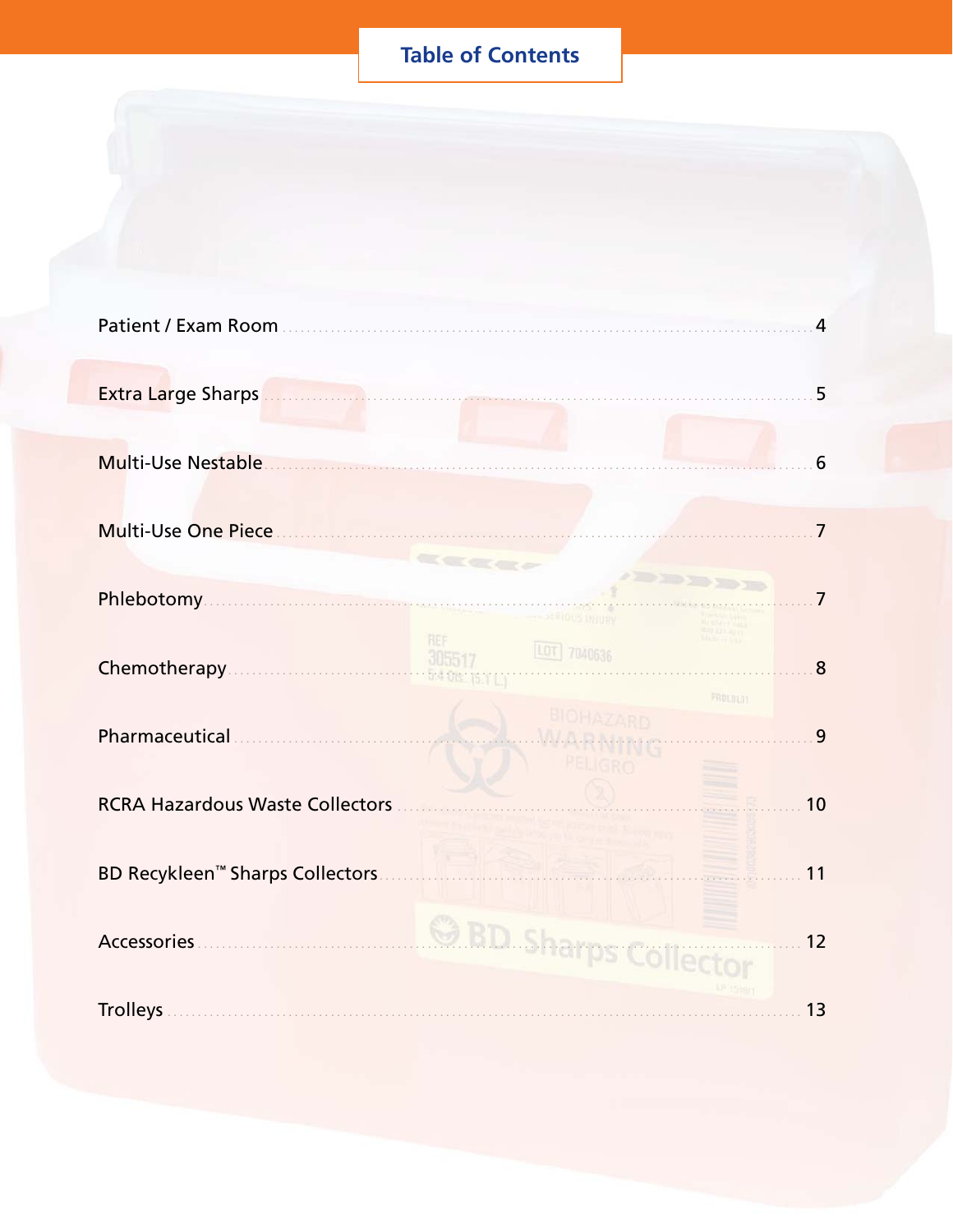## **Patient / Exam Room**

These collectors feature a variety of sizes and colors, counterbalanced doors that are tamper resistant, visible fill levels and handles for safe transportation. The horizontal drop promotes safety and maximizes disposal volume. They provide security in the patient/public accessible areas when used with a locking accessory (see page 12). .

#### **High Sensitivity Counterbalanced Door**

Feature: Hands-free disposal of sharps with counterbalanced door.

Advantage: Hands stay out of the way to fully deposit sharps inside the collector; from 1/2 cc syringe to your largest sharps.

Benefit: Designed to reduce potential of sharps injuries by your staff during disposal while counterbalanced door returns to open position without any human intervention.





305017 Cabinet with 305551

#### **Tamper Resistance**

Feature: Counterbalanced door design prevents unwanted access.

- Advantage: Eliminates possibility of hands accessing the collector.
- Benefit: Provides tamper resistance to prevent hand access.

#### **Handle**

Feature: Large, ergonomically-designed handle on the front.

- Advantage: Designed for easy and safe removal.
	- Benefit: One-hand movement for transportation.

#### **Locking Cabinets with Large Viewing Window**

Feature: Cabinet with large window for patient room applications.

Advantage: Provides extra security in the patient room.

Benefit: Designed to prevent unwanted removal of patient room collector; features clear view of fill level.

## **Patient / Exam Room**

| Reference# | <b>Product Size</b>                           | <b>Product Dimensions</b><br>(H x W x D inches) | Qty<br>Case |
|------------|-----------------------------------------------|-------------------------------------------------|-------------|
| 305517     | 5.4 gt Red Collector / Counterbalanced Door   | $10.75 \times 12 \times 4.5$                    | 20          |
| 305551     | 5.4 gt Clear Collector / Counterbalanced Door | $10.75 \times 12 \times 4.5$                    | 20          |
| 305543     | 5.4 gt Pearl Collector / Counterbalanced Door | $10.75 \times 12 \times 4.5$                    | 20          |
| 305426     | 5.4 gt Red Collector / Counterbalanced Door   | $10.75 \times 12 \times 4.5$                    | 12          |
| 305427     | 5.4 gt Clear Collector / Counterbalanced Door | $10.75 \times 12 \times 4.5$                    | 12          |
| 305428     | 5.4 gt Pearl Collector / Counterbalanced Door | $10.75 \times 12 \times 4.5$                    | 12          |
| 305422     | 2 gal Pearl Collector / Counterbalanced Door  | $11.5 \times 13.5 \times 6$                     | 10          |
| 305435     | 2 gal Red Collector / Counterbalanced Door    | $11.5 \times 13.5 \times 6$                     | 10          |
| 305423     | 3 gal Pearl Collector / Counterbalanced Door  | $15.75 \times 13.5 \times 6$                    | 10          |
| 305436     | 3 gal Red Collector / Counterbalanced Door    | $15.75 \times 13.5 \times 6$                    | 10          |
| 305443     | 5.4 gt Red Side Entry                         | $10.75 \times 12 \times 4.5$                    | 20          |
| 305444     | 5.4 gt Pearl Side Entry                       | $10.75 \times 12 \times 4.5$                    | 20          |
| 305425     | 5.4 gt Pearl Side Entry                       | $10.75 \times 12 \times 4.5$                    | 12          |



305443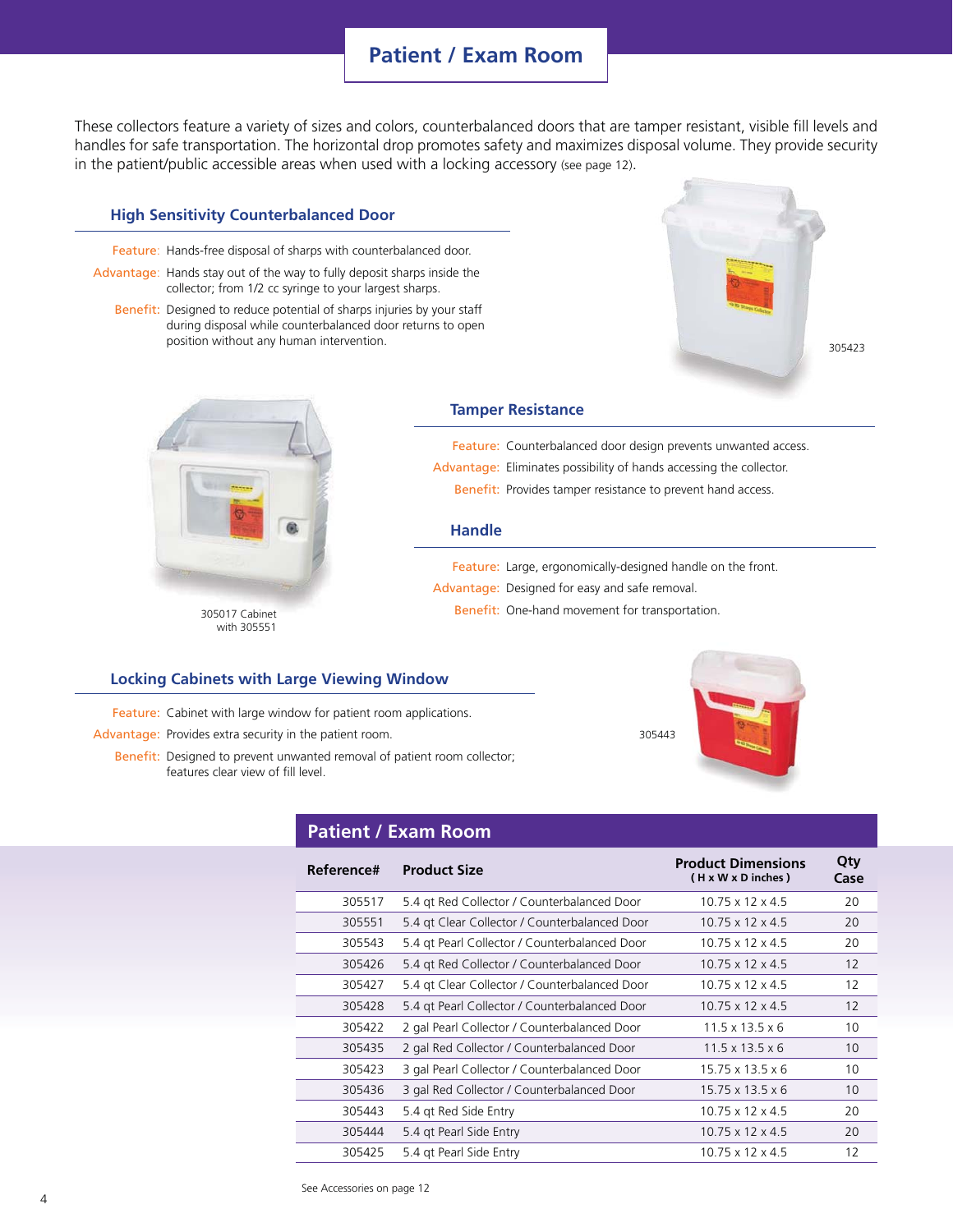## **Extra Large Sharps**

With large access openings, including temporary and final closure, these collectors feature dual opening hinge and sliding tops with VAT (visual • audible • tactile) perimeter locks, temporary closure, handles and clear tops to view fill level. They are sturdy, stackable when full and designed for easy handling and disposal.



Feature: Dual opening hinge top.

Advantage: Decide the side to remain opened based on your department needs. Locked side remains permanently locked with the help of the VAT perimeter locks.

Benefit: Accessibility on both sides of collector based on sharps waste generator needs and added security against penetration with VAT perimeter locks.

### **Extra Large Sharps**

| Reference # | <b>Product Size</b>                | <b>Product Dimensions</b><br>(H x W x D inches) | Qty<br>Case |                |
|-------------|------------------------------------|-------------------------------------------------|-------------|----------------|
| 305615      | 9 gal Clear Hinge Top              | 18.75 x 17.75 x 11.75                           | 8           |                |
| 305616      | 9 gal Clear Slide Top              | 18.75 x 17.75 x 11.75                           | 8           |                |
| 305601*     | 9 gal Clear Hinge Top with gasket  | 18.75 x 17.75 x 11.75                           | 8           |                |
| 305602*     | 9 gal Clear Slide Top with gasket  | 18.75 x 17.75 x 11.75                           | 8           |                |
| 305610      | 17 gal Clear Hinge Top             | 23.5 x 20 x 14.75                               | 5           | 305567 Trolley |
| 305665*     | 17 gal Clear Hinge Top with gasket | 23.5 x 20 x 14.75                               | 5           | with 305616    |
| 305609      | 19 gal Clear Slide Top             | 26.25 x 20 x 14.75                              | 5           |                |
| 305666*     | 19 gal Clear Slide Top with gasket | 26.25 x 20 x 14.75                              | 5           |                |

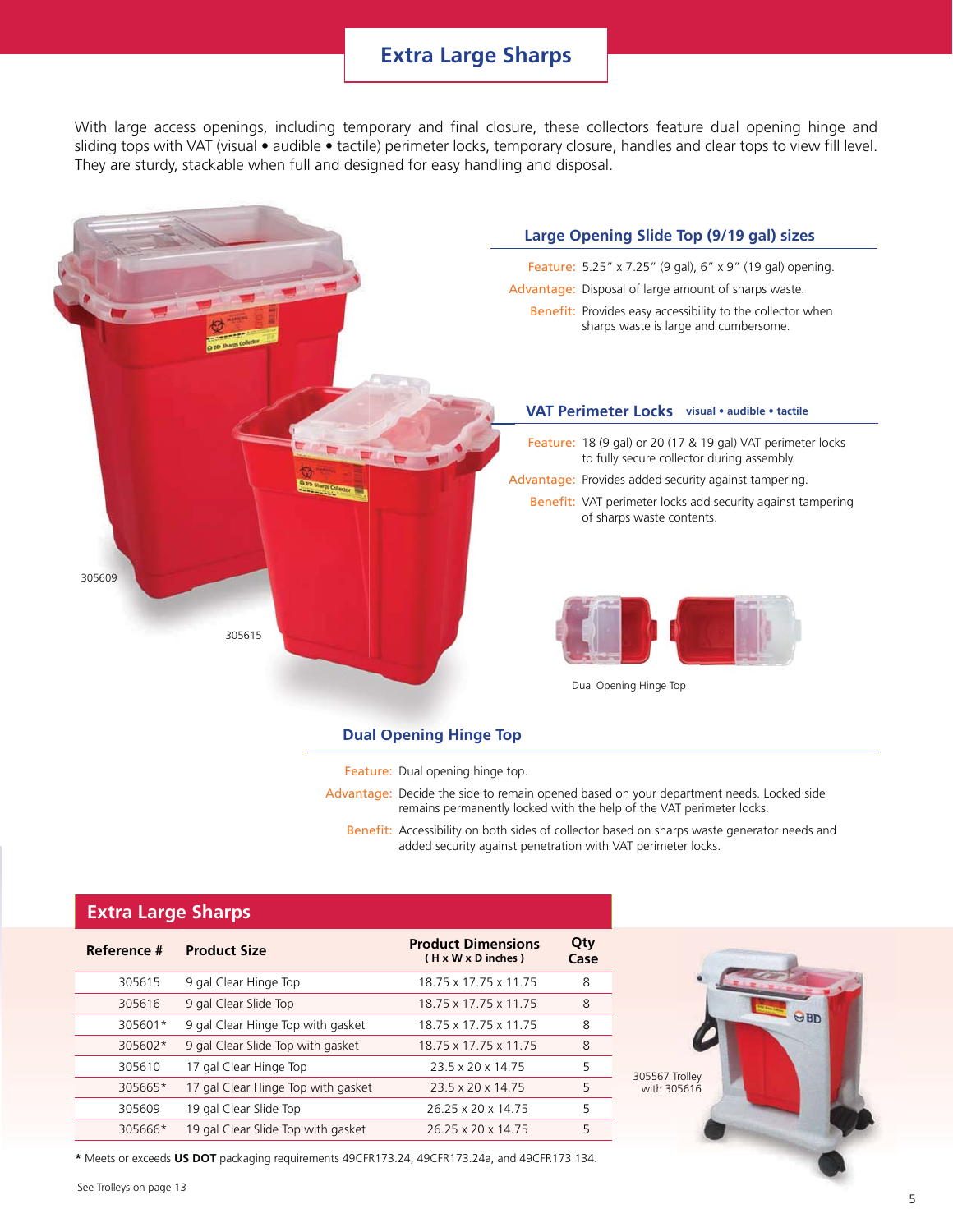## **Multi-Use Nestable**

These collectors feature a variety of sizes, clear lids with multiple opening styles, temporary closure and handles designed for safe transporting. The funnel top is designed to provide extra security by restricting unwanted access.



See Accessories on page 12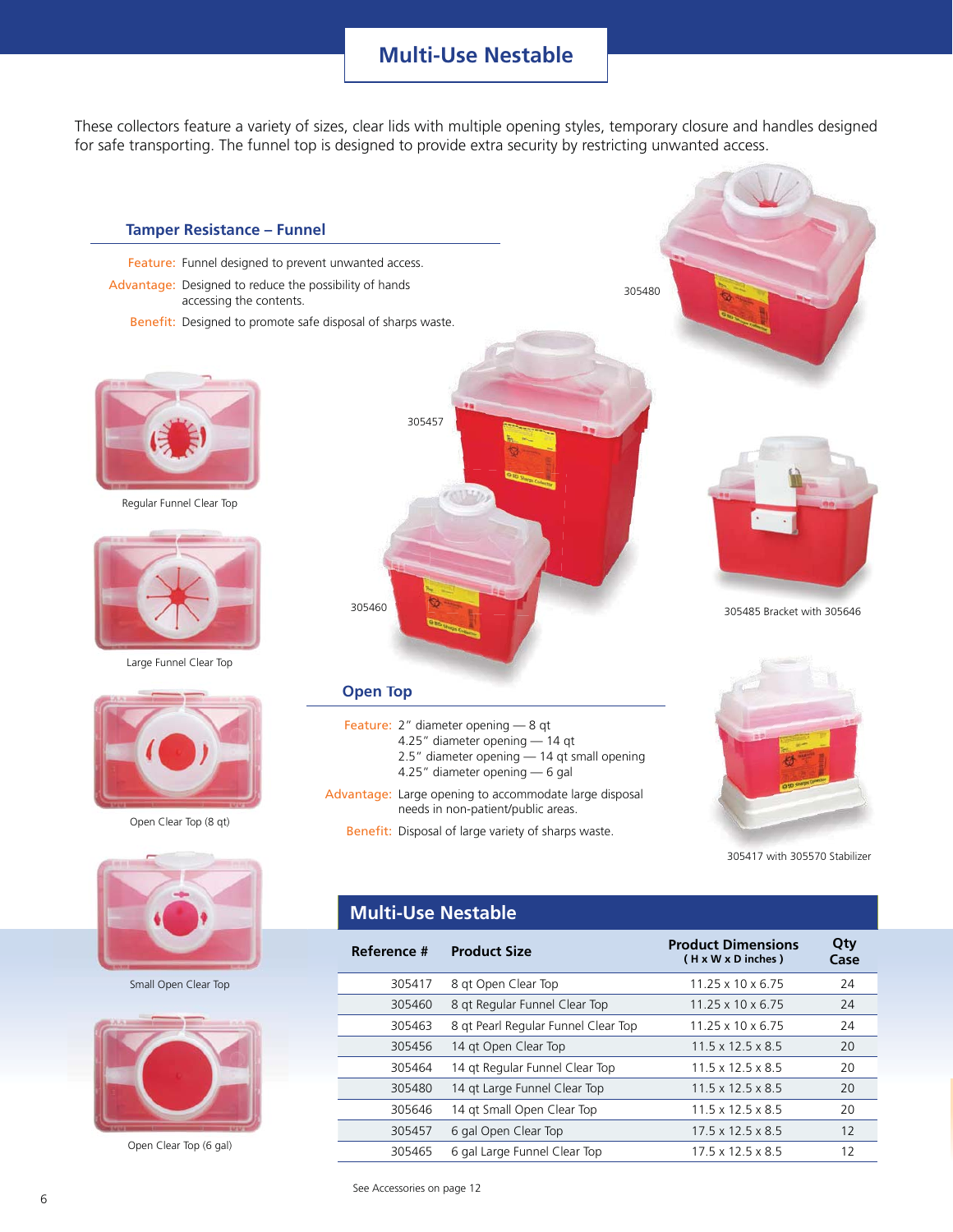## **Multi-Use One Piece**

These collectors are preassembled and designed to meet the needs of a variety of clinical settings. They feature temporary closure and final closure, handles and multiple opening styles.

#### **Hinge Cap 6.9 qt and 8.2 qt**

Feature: Hinge cap for the 6.9 and 8.2 collectors. Advantage: Provides temporary closure for in-between usage and intermediate transportation. Benefit: Designed to provide temporary closure for safe intermediate transportation and secure closure for final disposal.



**Multi-Use One Piece**

| Reference # | <b>Product Dimensions</b><br><b>Product Size</b><br>(H x W x D inches) |                               | Qty<br>Case |
|-------------|------------------------------------------------------------------------|-------------------------------|-------------|
| 305557      | 1.4 gt Regular Funnel                                                  | 7.75 x 3.75 x 3.75            | 36          |
| 305488      | 3.3 gt Regular Funnel                                                  | $5.75 \times 8.5 \times 5$    | 24          |
| 305489      | 6.9 gt Regular Funnel                                                  | $11.5 \times 8.75 \times 5.5$ | 12          |
| 300467*     | 6.9 qt Regular Funnel                                                  | $11.5 \times 8.75 \times 5.5$ | 12          |
| 305490      | 8.2 gt Regular Funnel                                                  | $13.5 \times 8.75 \times 5.5$ | 12          |
| 300470*     | 8.2 gt Regular Funnel                                                  | $13.5 \times 8.75 \times 5.5$ | 12          |
| 305491      | 5 gal Open Top                                                         | 18 x 10.5 x 7.5               | 8           |
| 300473*     | 5 gal Open Top                                                         | 18 x 10.5 x 7.5               | 8           |
| 305477      | 5 gal Large Funnel                                                     | 18 x 10.5 x 7.5               | 8           |
| 305577      | 5 gal Screw Cap                                                        | $18 \times 10.5 \times 7.5$   | 8           |

**Reference # Product Size Product Dimensions** 

305635 1 qt Small Open Top 6.5 x 4.75 x 4 60 305487 1.5 qt Removal Port 9 x 4.75 x 4 36

305490

| <b>Handle</b> |                                                               |
|---------------|---------------------------------------------------------------|
|               | Feature: Ergonomically designed handle.                       |
|               | Advantage: Designed for comfort and safety.                   |
|               | Benefit: Designed for ease of movement<br>and transportation. |
|               | <b>Large Opening 5 gal</b>                                    |
|               | Feature: 4.5" diameter opening.                               |

305557

305488

305489

Advantage: Large opening to accommodate large

Benefit: Disposal of large variety of sharps waste.

disposal needs in non-patient/public areas.

**\*** Cannot be autoclaved and not vented

See Accessories on page 12

## **Phlebotomy**

These collectors feature clear tops, temporary closures, needle removal ports and a trim design for trays and bags.

| 305635 | 305487 |
|--------|--------|

#### **Lid Design – Needle Removal**

**( H x W x D inches )**

- Feature: Built-in needle removal port. Advantage: Designed to easily remove needle from syringes and blood collection devices.
	- Benefit: Helps prevent contact with sharps for safe disposal.

**Qty Case** 305970 Bracket with 305487



305635 305487

**Phlebotomy**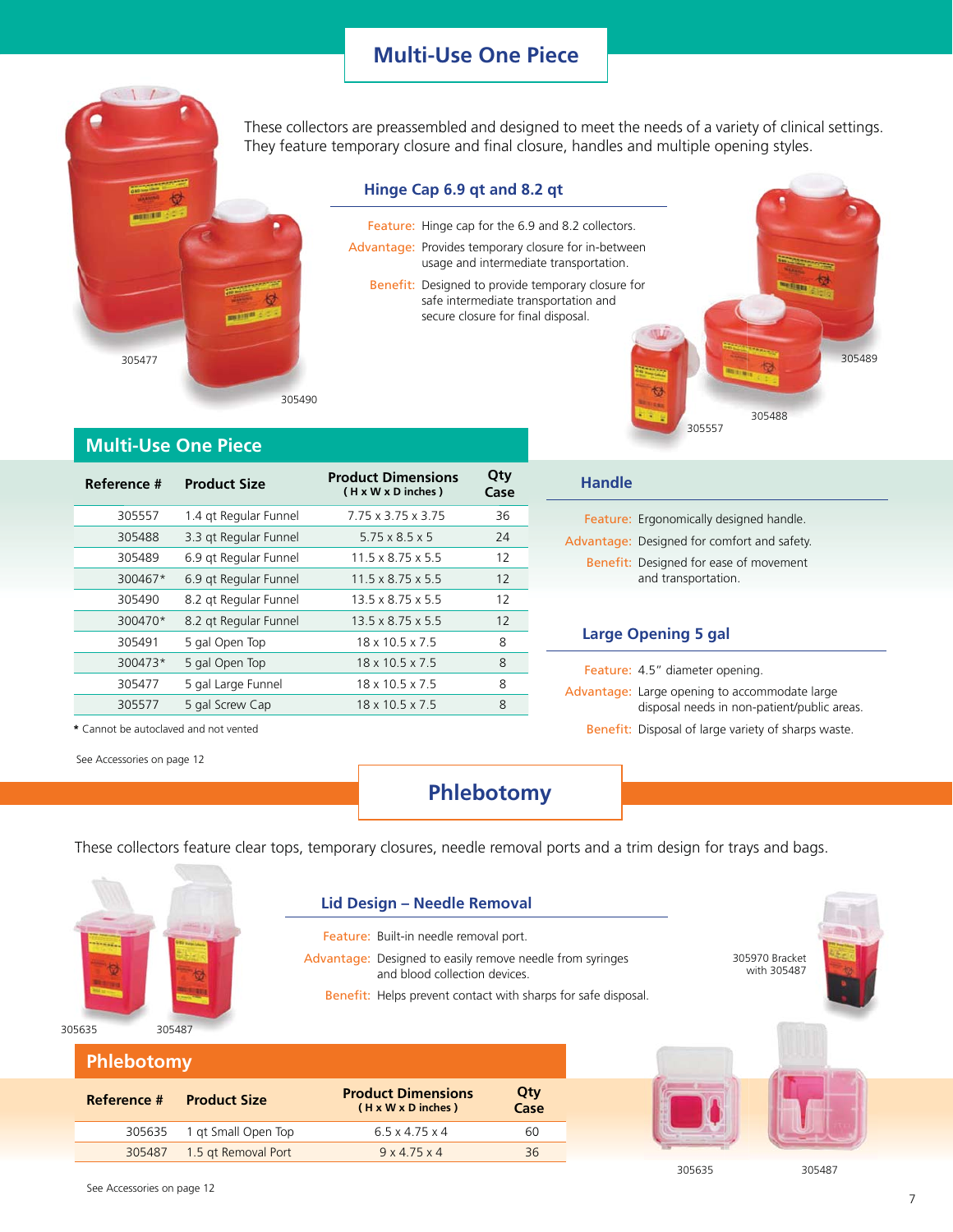## **Chemotherapy**

These collectors feature a variety of lid designs and sizes for disposal of trace chemotherapy waste. Trace waste is defined by CDC/NIOSH as "those that contain less than 3% by weight of the original quantity of hazardous drugs."<sup>1</sup> The collectors are designed to be leak resistant and easily identified by color and label. As an added feature, each chemotherapy collector comes with a liquid-absorbent material pre-attached to the inside bottom of the collector.

1 CDC/NIOSH Alert Publication No. 2004-165



Low temperature incinerator

| See Accessories on nage 12 |  |
|----------------------------|--|

305604 9 gal Clear Slide Top 18.75 x 17.75 x 11.75 8 305614 17 gal Clear Hinge Top 23.5 x 20 x 14.75 5 305613 19 gal Clear Slide Top 26.25 x 20 x 14.75 5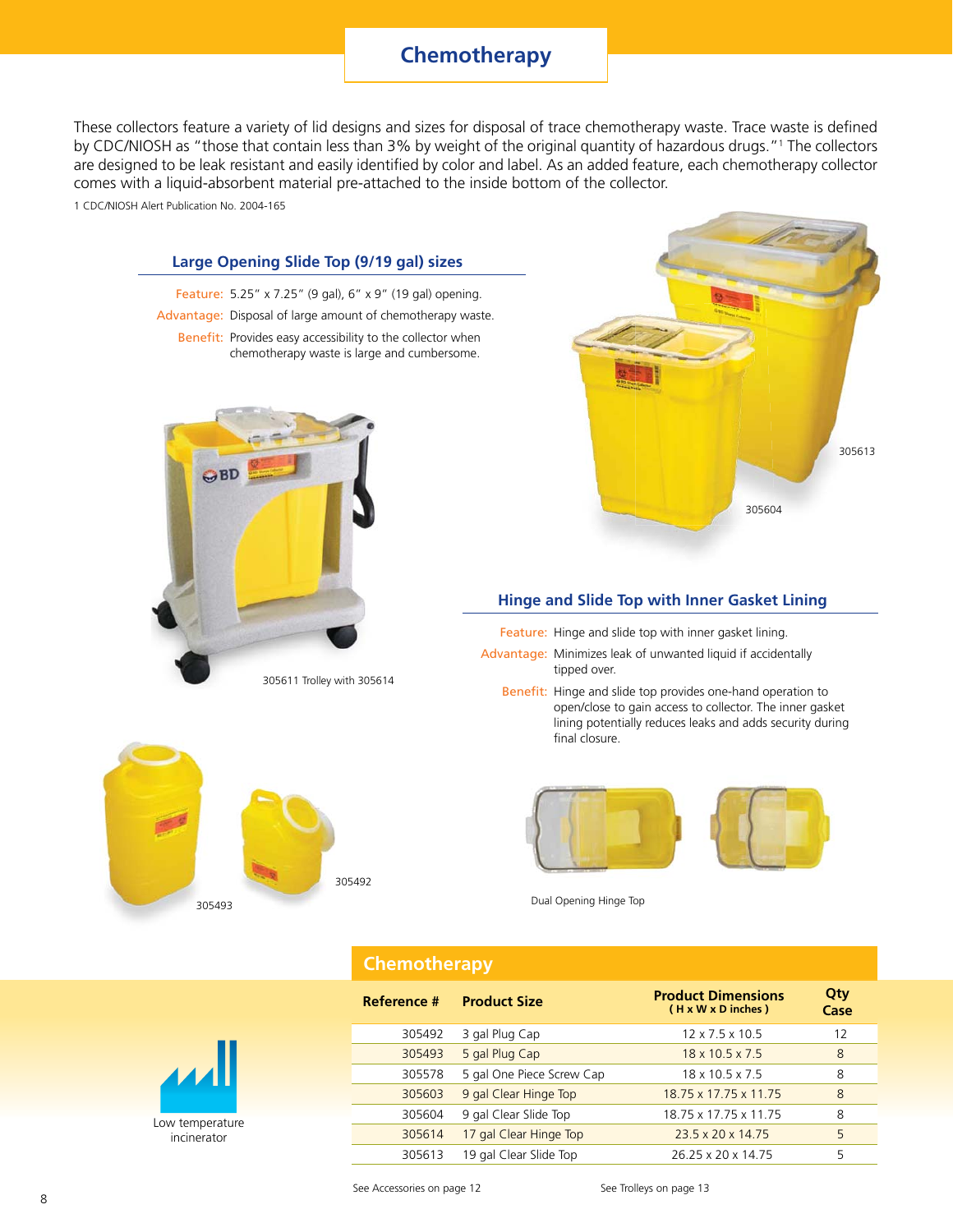## **Pharmaceutical**

These collectors feature a variety of lid designs and sizes to collect and dispose unused, expired, or older pharmaceutical waste. They are designed to be leak resistant and easily identified by color and label. As an added feature, each collector comes with a liquid-absorbent material pre-attached to the inside bottom of the collector.

## **VAT Perimeter Locks** visual · audible · tactile

- Feature: 18 (9 gal) or 20 (17 & 19 gal) VAT perimeter locks to fully secure collector during assembly.
- Advantage: Provides added security against tampering.
	- Benefit: VAT perimeter locks add security against tampering of pharmaceutical waste contents.



305420 Cabinet with 305622

305028



### **High Sensitivity Counterbalanced Door Co**

305329

Feature: Hands-free disposal of pharmaceutical waste.

- Advantage: Hands stay out of the way to fully deposit waste inside the collector.
	- Benefit: Designed to reduce potential of injuries by your staff during disposal while counterbalanced door returns to open position without any human intervention.



#### **Handle**

Feature: Large, ergonomically-designed handle.

Advantage: Designed for easy and safe removal.

Benefit: One-hand movement for transportation.

### **Dual Opening Hinge Top**



Feature: Dual opening hinge top.

- Advantage: Decide the side to remain opened based on your department needs. Locked side remains permanently locked with the help of the VAT perimeter locks.
	- Benefit: Accessibility on both sides of collector based on pharmacy waste generator needs and added security against penetration with VAT perimeter locks.

Dual Opening Hinge Top

#### **Pharmaceutical**

| Reference # | <b>Product Size</b>         | <b>Product Dimensions</b><br>(H x W x D inches) | Qty<br>Case |
|-------------|-----------------------------|-------------------------------------------------|-------------|
| 305330      | 5.4 gt Counterbalanced Door | $10.75 \times 12 \times 4.5$                    | 20          |
| 305622      | 3 gal Counterbalanced Door  | $15.75 \times 13.5 \times 6$                    | 10          |
| 305633      | 3 gal Plug Cap              | $12 \times 7.5 \times 10.5$                     | 12          |
| 305634      | 9 gal Hinge Top             | 18.75 x 17.75 x 11.75                           | 8           |
| 305329      | 9 gal Slide Top             | 18.75 x 17.75 x 11.75                           | 8           |
| 305028      | 17 gal Hinge Top            | 23.5 x 20 x 14.75                               | 5           |
|             |                             |                                                 |             |

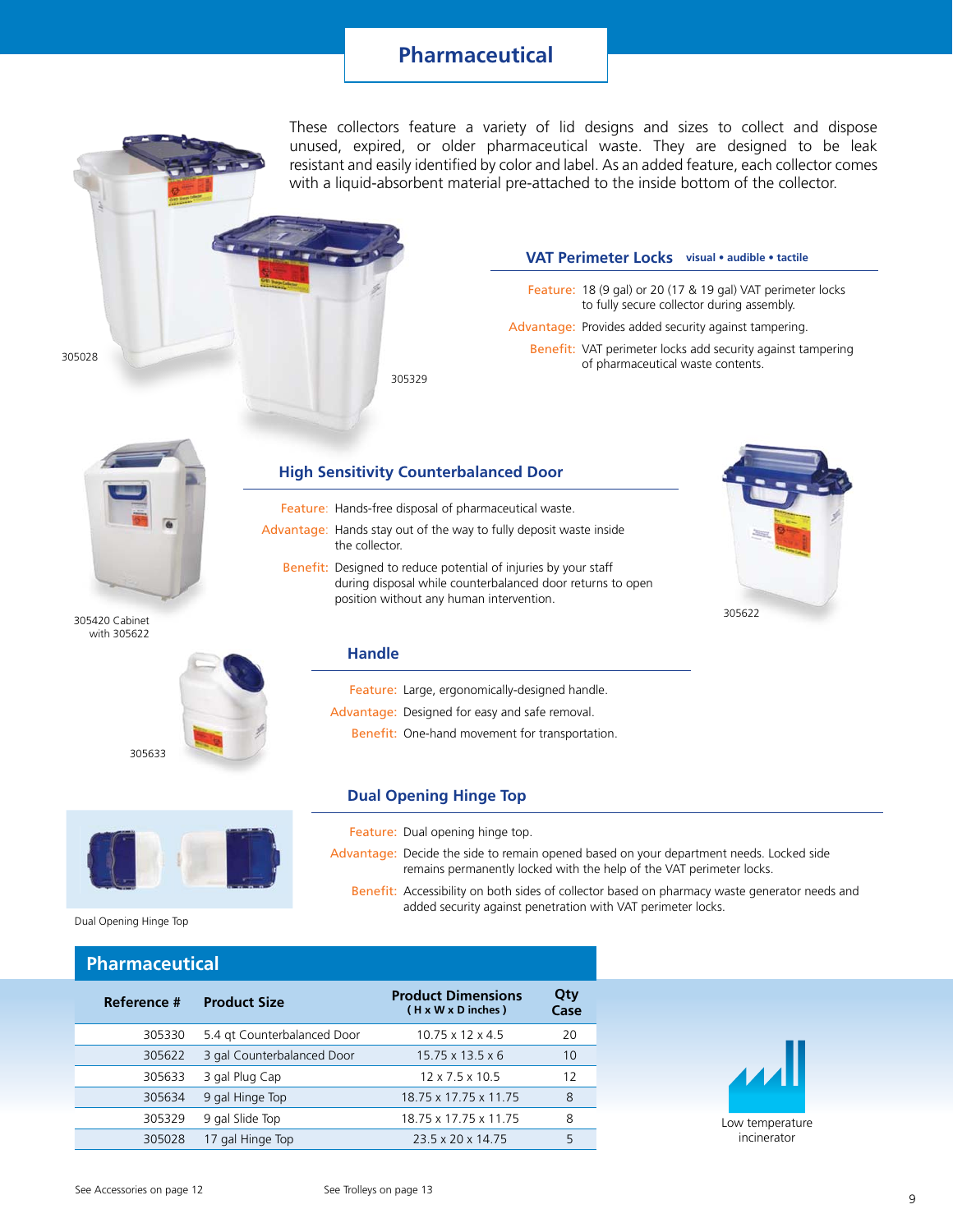## **RCRA Hazardous Waste Collectors**



These collectors are made from a minimum of 70% recycled material and are intended for Resource Conservation and Recovery Act (RCRA) solid hazardous waste. As an added feature, each RCRA collector comes with a liquid-absorbent material pre-attached to the inside bottom of the collector.

305069



#### **Two-Lock Cap — 3 gal and 5 gal**

Feature: Two-lock hinge system.

- Advantage: Provides temporary closure for in-between usage and intermediate transportation.
	- Benefit: Designed to provide temporary closure for safe intermediate transportation and secure final closure with two locks.

Two-lock cap examples









High temperature incinerator



305067

- Feature: Proprietary custom fit process to form foam gasket around the inside of the hinge top.
- Advantage: Allows adaptability to hinge top shape regardless of top size.

Benefit: Minimizes leaks and adds security during final closure.



Dual Opening Hinge Top

## **RCRA Hazardous Waste Collectors**

305066

| Reference # | <b>Product Size</b>          | <b>Product Dimensions</b><br>(H x W x D inches) | Qty<br>Case |
|-------------|------------------------------|-------------------------------------------------|-------------|
|             | 305066 3 gal One Piece       | $12 \times 7.5 \times 10.5$                     | 12          |
| 305067      | 5 gal One Piece              | $18 \times 10.5 \times 7.5$                     | 8           |
|             | 305068 9 gal Clear Hinge Top | 18.5 x 17.75 x 11.75                            | 8           |
|             | 305069 9 gal Clear Slide Top | 18 5 x 17 75 x 11 75                            | 8           |
| 305071      | 17 gal Clear Hinge Top       | 23.5 x 19.5 x 14.25                             | 5           |
| 305072      | 19 gal Clear Slide Top       | 26.25 x 19.5 x 14.25                            | 5           |

See Accessories on page 12 See Trolleys on page 13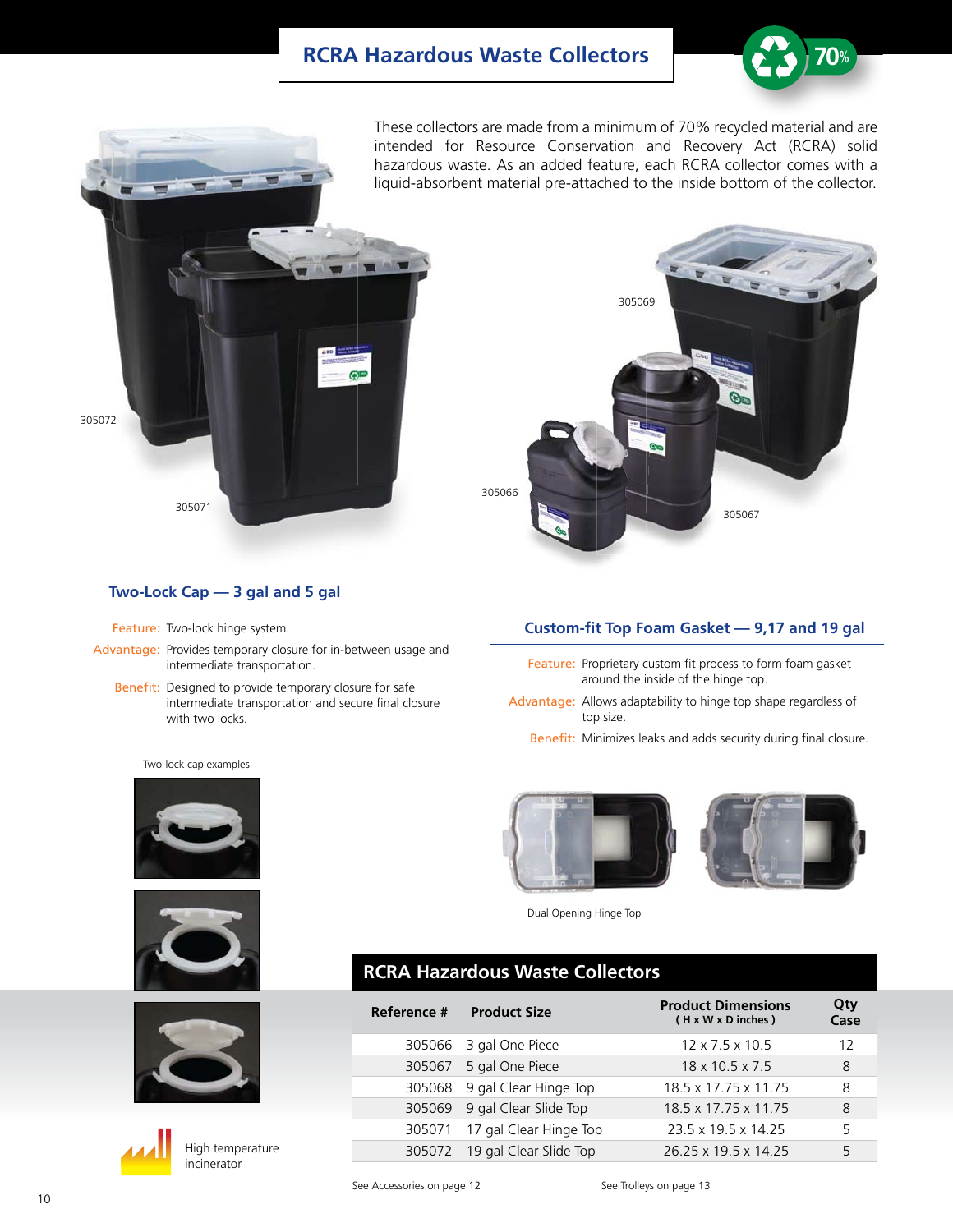

## BD introduces BD Recykleen™ Sharps Collectors.

This is a new sharps collector line made with a minimum of 50% recycled material. These collectors feature dual opening hinge top with VAT perimeter locks, temporary closure, handles and clear top to view fill levels.



#### **Dual Opening Hinge Top with VAT Perimeter Locks** visual • audible • tactile

- Feature: Dual opening hinge top with 18 (9 gal) or 20 (17 gal) VAT perimeter locks.
- Advantage: Decide the side to remain opened based on your department needs. Locked side remains permanently locked with the help of the VAT perimeter locks.
	- Benefit: Accessibility on both sides of collector based on sharps waste generator needs and added security against penetration with VAT perimeter locks.

# **BD Recykleen™ Sharps Collectors**

| Reference # | <b>Product Size</b>     | <b>Product Dimensions</b><br>(H x W x D inches) | Qty<br>Case |
|-------------|-------------------------|-------------------------------------------------|-------------|
|             | 305024 9 gal Hinge Top  | 18.75 x 17.75 x 11.75                           |             |
|             | 305023 17 gal Hinge Top | 23.5 x 20 x 14.75                               | 5           |

Dual Opening Hinge Top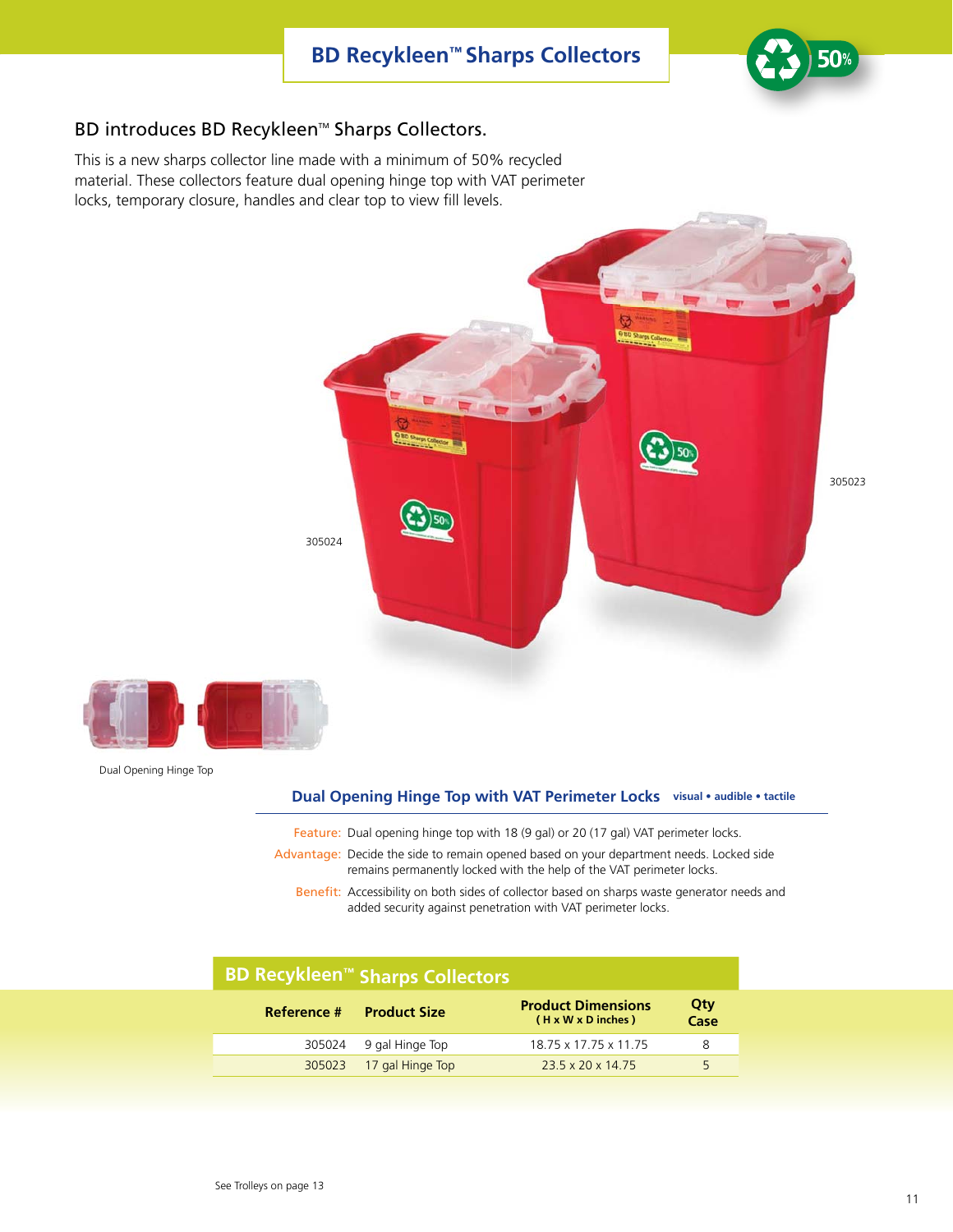## **Cabinets, Brackets and Stabilizers**

| Category                             | Reference<br><b>Number</b> | <b>Description</b>   | <b>Dimensions</b><br>(H x W x D inches) | Qty/<br>Case   | <b>Use With</b>                                                           | <b>Compatible with Products</b>                                           |
|--------------------------------------|----------------------------|----------------------|-----------------------------------------|----------------|---------------------------------------------------------------------------|---------------------------------------------------------------------------|
| Patient/                             | 305017                     | Cabinet <sup>+</sup> | 13.5 X 13 X 5.5                         | 1              | 5.4 gt Counterbalance<br>Door                                             | 305517, 305551, 305543, 305426,<br>305427, 305428                         |
| <b>Exam Room</b>                     | 305447                     | Locking Bracket      | $9.5 \times 9.5 \times 4.25$            | 10             | All 5.4 gt                                                                | 305517, 305551, 305543, 305426,<br>305427, 305428, 305443, 305444, 305425 |
|                                      | 305021                     | Stabilizer           | $3 \times 13 \times 6.5$                | 5              | All 5.4 gt                                                                | 305517, 305551, 305543, 305426,<br>305427, 305428, 305443, 305444, 305425 |
|                                      | 305420                     | Cabinet              | 18.5 x 14.5 x 6.75                      | $\mathbf{1}$   | 2/3 gal Counter-<br>balance Door                                          | 305422, 305435, 305423, 305436                                            |
|                                      | 305409                     | Locking Bracket      | 4.25 x 14 x 4.75                        | 10             | 2/3 gal Counter-<br>balance Door                                          | 305422, 305435, 305423, 305436                                            |
|                                      | 305588                     | Wire Bracket         | $6 \times 12.5 \times 6$                | 6              | 2/3 gal Counter-<br>balance Door                                          | 305422, 305435, 305423, 305436                                            |
|                                      | 305552                     | Stabilizer           | 3 x 13.5 x 7.5                          | 5              | 2/3 gal Counter-<br>balance Door                                          | 305422, 305435, 305423, 305436                                            |
|                                      | 305448                     | Glove Box            | 7 x 12 x 4.25                           | 6              | Attaches to cabinets<br>and 5.4 gt locking<br>bracket                     | Attached to 305017, 305420, 305447                                        |
| <b>Multi-Use</b>                     | 305485                     | <b>Bracket</b>       | $6 \times 3.5 \times 1.25$              | 12             | Multi-Use Nestable<br>8 gt, 14 gt & 6 gal                                 | 305417, 305460, 305463, 305456,<br>305464, 305480, 305646, 305457, 305465 |
| <b>Nestable</b>                      | 305589                     | Wire Bracket         | $9.5 \times 10.25 \times 7.75$          | 4              | Multi-Use Nestable<br>8 qt                                                | 305417, 305460, 305463                                                    |
|                                      | 305570                     | Stabilizer           | $2 \times 10 \times 7$                  | 5              | Multi-Use Nestable<br>8 qt                                                | 305417, 305460, 305463                                                    |
|                                      | 305494                     | Padlock              | $1.75 \times 1 \times .25$              | 12             | Bracket, Wire Bracket                                                     | Use with 305485, 305589, 305570 to<br>make locking                        |
| <b>Multi-Use</b><br><b>One Piece</b> | 305497                     | Quick Release Strap  | $1.5 \times 8 \times 1$                 | 12             | Multi-Use One Piece<br>3.3 gt, 6.9 gt, 8.2 gt,<br>3 gal (Plug Cap), 5 gal | 305488, 305489, 300467, 305490,<br>300470, 305491, 300473, 305477, 305577 |
|                                      | 305496                     | Security Bracket     | $1.5 \times 8 \times 8$                 | 12             | Multi-Use One Piece<br>6.9 qt, 8.2 qt                                     | 305489, 300467, 305490, 300470                                            |
|                                      | 305495                     | XL Security Bracket  | $2 \times 10.5 \times 8$                | 12             | 5 gal Multi-Use<br>One Piece                                              | 305491, 300473, 305477, 305577                                            |
|                                      | 305494                     | Padlock              | $1.75 \times 1 \times .25$              | 12             | Security Bracket,<br>XL Security Bracket                                  | Use with 305496, 305495 to make locking                                   |
| Phlebotomy                           | 305970                     | Cup Bracket          | $3 \times 3.5 \times 3$                 | 12             | 1 gt, 1.5 gt                                                              | 305635, 305487                                                            |
| Chemotherapy                         | 305497                     | Quick Release Strap  | $1.5 \times 8 \times 1$                 | 12             | 3 gal (Plug Cap), 5 gal                                                   | 305492, 305493, 305578                                                    |
|                                      | 305495                     | XL Security Bracket  | $2 \times 10.5 \times 8$                | 12             | 3 gal (Plug Cap), 5 gal                                                   | 305492, 305493, 305578                                                    |
|                                      | 305494                     | Padlock              | $1.75 \times 1 \times .25$              | 12             | <b>XL Security Bracket</b>                                                | Use with 305495                                                           |
| <b>Pharmaceutical</b>                | 305017                     | Cabinet              | 13.5 X 13 X 5.5                         | $\overline{1}$ | 5.4 qt Counterbalance<br>Door                                             | 305330                                                                    |
|                                      | 305447                     | Locking Bracket      | $9.5 \times 9.5 \times 4.25$            | 10             | All 5.4 qt                                                                | 305330                                                                    |
|                                      | 305021                     | Stabilizer           | $3 \times 13 \times 6.5$                | 5              | All 5.4 gt<br>2/3 gal Counter-                                            | 305330                                                                    |
|                                      | 305420                     | Cabinet              | 18.5 x 14.5 x 6.75                      | $\mathbf{1}$   | balance Door                                                              | 305622                                                                    |
|                                      | 305409                     | Locking Bracket      | 4.25 x 14 x 4.75                        | 10             | 2/3 gal Counter-<br>balance Door                                          | 305622                                                                    |
|                                      | 305588                     | Wire Bracket         | $6 \times 12.5 \times 6$                | 6              | 2/3 gal Counter-<br>balance Door<br>2/3 gal Counter-                      | 305622                                                                    |
|                                      | 305552                     | Stabilizer           | 3 x 13.5 x 7.5                          | 5              | balance Door<br>Can be attached to                                        | 305622                                                                    |
|                                      | 305448                     | Glove Box            | 7 x 12 x 4.25                           | 6              | 305017, 305420 &<br>305447                                                | Can be attached to 305017, 305420,<br>305447                              |
|                                      | 305497                     | Quick Release Strap  | $1.5 \times 8 \times 1$                 | 12             | 3 gal (Plug Cap)                                                          | 305633                                                                    |
|                                      | 305495                     | XL Security Bracket  | $2 \times 10.5 \times 8$                | 12             | 3 gal (Plug Cap)                                                          | 305633                                                                    |
|                                      | 305494                     | Padlock              | $1.75 \times 1 \times .25$              | 12             | XL Security Bracket                                                       | Use with 305495                                                           |
| <b>RCRA</b>                          | 305497                     | Quick Release Strap  | $1.5 \times 8 \times 1$                 | 12             | 3 gal (Plug Cap), 5 gal                                                   | 305066, 305067                                                            |
|                                      | 305495                     | XL Security Bracket  | $2 \times 10.5 \times 8$                | 12             | 3 gal (Plug Cap), 5 gal                                                   | 305066, 305067                                                            |
|                                      | 305494                     | Padlock              | $1.75 \times 1 \times .25$              | 12             | XL Security Bracket,<br>Quick Release Strap                               | Use with 305495                                                           |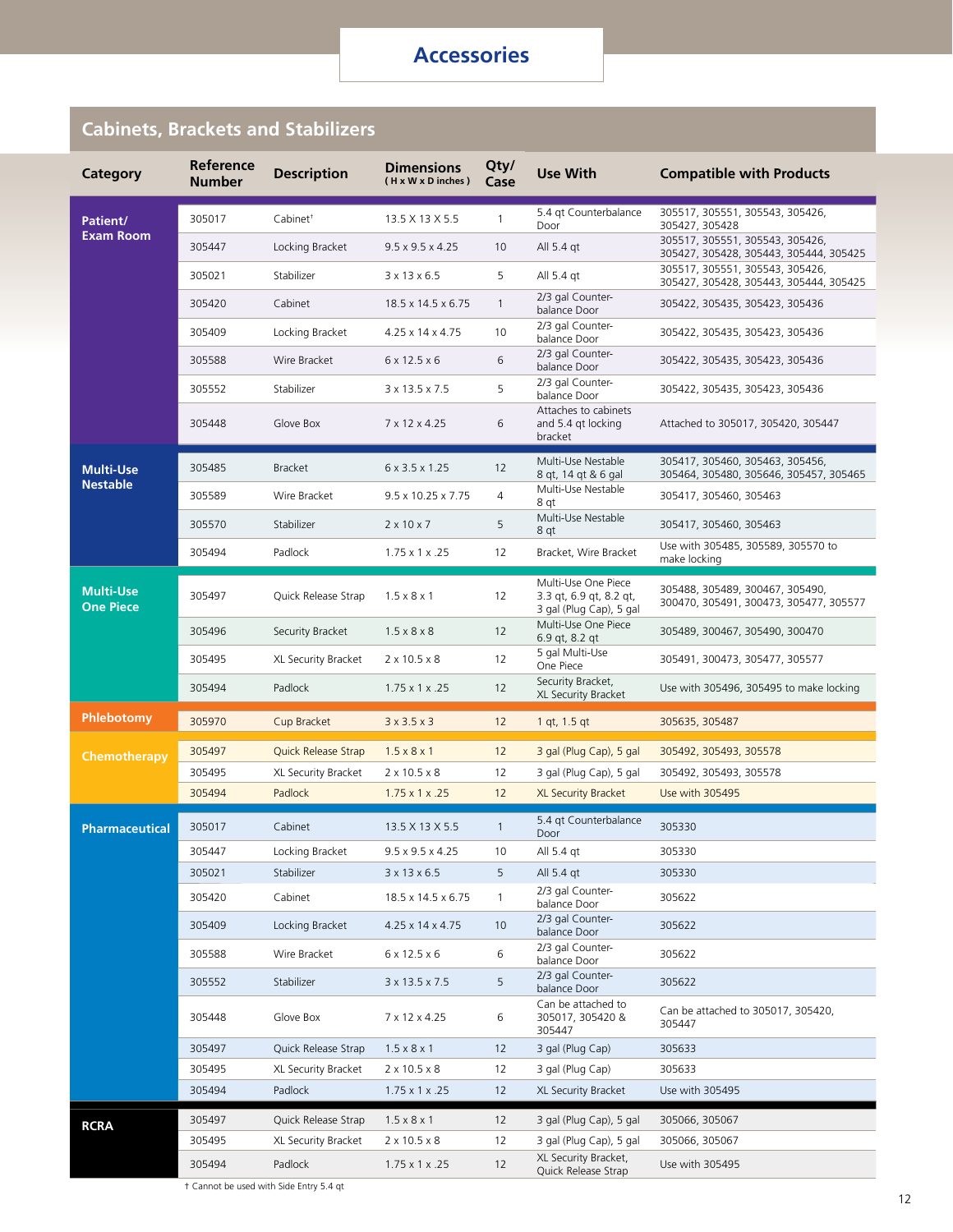# **Trolleys**

For the extra large collectors, standard trolleys and foot-operated trolleys are available. These trolleys provide stability and mobility, with handles and 3-inch locking wheels. The foot-operated trolley has the ability to open and close the collector via foot-operated pedal for hands-free disposal.



**Trolleys**

| Category              | Reference<br><b>Number</b> | <b>Description</b>           | <b>Dimensions</b><br>(H x W x D inches) | Qty/<br>Case | Use With                               | <b>Compatible with Products</b> |
|-----------------------|----------------------------|------------------------------|-----------------------------------------|--------------|----------------------------------------|---------------------------------|
| <b>Extra Large</b>    | 305556                     | <b>Standard Trolley</b>      | 24 x 15.5 x 22                          | $\mathbf{1}$ | 9 gal Hinge/Slide Top                  | 305615, 305616, 305601, 305602  |
|                       | 305567                     | Foot-Operated Trolley        | 26.5 x 15.5 x 22.25                     | $\mathbf{1}$ | 9 gal Slide Top                        | 305616, 305602                  |
|                       | 305611                     | Standard Trolley             | 26.5 x 17 x 23                          | $\mathbf{1}$ | 17 gal Hinge Top &<br>19 gal Slide Top | 305610, 305609, 305665, 305666  |
|                       | 305612                     | Foot-Operated Trolley        | 34 x 17 x 23                            | $\mathbf{1}$ | 19 gal Slide Top                       | 305609, 305666                  |
| Chemotherapy          | 305556                     | Standard Trolley             | 24 x 15.5 x 22                          | $\mathbf{1}$ | 9 gal Hinge/Slide Top                  | 305603, 305604                  |
|                       | 305567                     | <b>Foot-Operated Trolley</b> | 26.5 x 15.5 x 22.25                     | $\mathbf{1}$ | 9 gal Slide Top                        | 305604                          |
|                       | 305611                     | Standard Trolley             | 26.5 x 17 x 23                          | $\mathbf{1}$ | 17 gal Hinge Top &<br>19 gal Slide Top | 305614, 305613                  |
|                       | 305612                     | <b>Foot-Operated Trolley</b> | 34 x 17 x 23                            | $\mathbf{1}$ | 19 gal Slide Top                       | 305613                          |
|                       | 305556                     | Standard Trolley             | 24 x 15.5 x 22                          | 1            | 9 gal Hinge/Slide Top                  | 305634, 305329                  |
| <b>Pharmaceutical</b> | 305567                     | Foot-Operated Trolley        | 26.5 x 15.5 x 22.25                     | $\mathbf{1}$ | 9 gal Slide Top                        | 305329                          |
|                       | 305611                     | <b>Standard Trolley</b>      | 26.5 x 17 x 23                          | $\mathbf{1}$ | 17 gal Hinge Top                       | 305028                          |
|                       |                            |                              |                                         |              |                                        |                                 |
| <b>RCRA</b>           | 305556                     | Standard Trolley             | 24 x 15.5 x 22                          | 1            | 9 gal Hinge/Slide Top                  | 305068, 305069                  |
|                       | 305567                     | Foot-Operated Trolley        | 26.5 x 15.5 x 22.25                     | $\mathbf{1}$ | 9 gal Slide Top                        | 305069                          |
|                       | 305611                     | Standard Trolley             | 26.5 x 17 x 23                          | $\mathbf{1}$ | 17 gal Hinge Top &<br>19 gal Slide Top | 305071, 305072                  |
|                       | 305612                     | Foot-Operated Trolley        | 34 x 17 x 23                            | $\mathbf{1}$ | 19 gal Slide Top                       | 305072                          |
|                       | 305556                     | <b>Standard Trolley</b>      | 24 x 15.5 x 22                          | 1            | 9 gal Hinge/Slide Top                  | 305024                          |
| <b>BD Recykleen™</b>  | 305611                     | <b>Standard Trolley</b>      | 26.5 x 17 x 23                          | $\mathbf{1}$ | 17 gal Hinge Top                       | 305023                          |